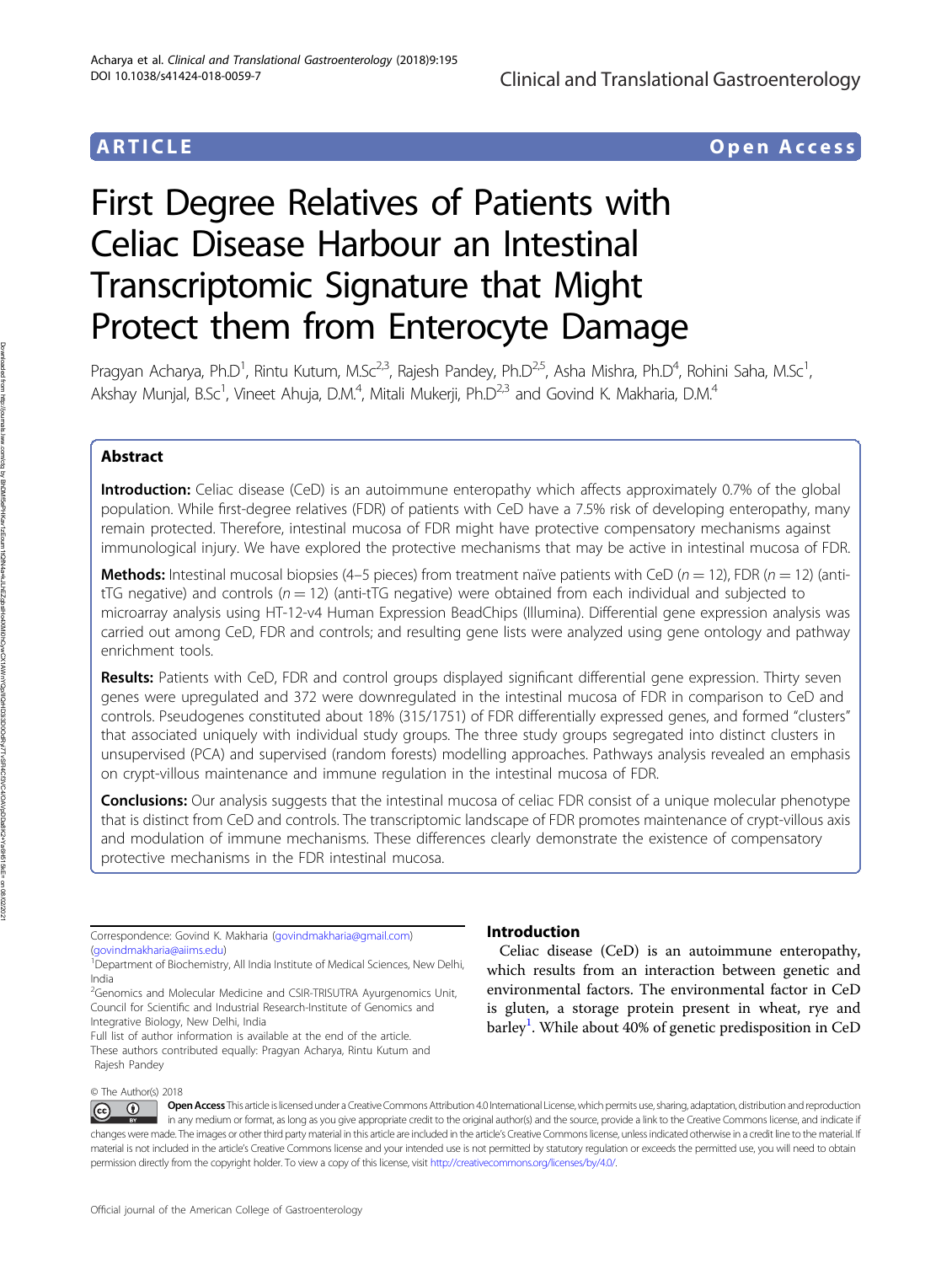can be explained by the HLA-DQ2/DQ8 haplotype, many more genes have now been found to be associated with CeD and possibly more are awaiting discovery<sup>2</sup>.

CeD is a global disease and a recent systematic review and meta-analysis shows that the global prevalence of CeD is 0.7% (95% CI, 0.5%-0.9%)<sup>3</sup>. Furthermore, firstdegree relatives (FDR) of patients with CeD are at a higher risk of developing CeD. Overall, approximately 7.5% of FDR develop  $\overline{CeD}^4$ . While about one-third of the global population has HLA-DQ2/DQ8 haplotype, approximately 80–85% of FDR and almost 90% of patients with CeD have HLA-DQ2/DQ8 haplotype<sup>5</sup>. Therefore, the higher risk of developing gluten-induced enteropathy in FDR is well explained by their higher probability of harbouring the HLA DQ2/DQ8 alleles than the general population. While almost 80% of FDR are genetically susceptible to develop CeD, only a proportion of them do so. This suggests the presence of protective mechanisms in the intestinal mucosa of the FDR.

In the present study, we have explored the hypothesis that protective mechanisms exist in the intestinal mucosa of FDR of patients with CeD. Towards this, we have carried out global transcriptomics analysis through microarray of intestinal mucosal biopsies obtained from FDR, patients with CeD and controls. We find features indicative of processes that might have protective roles in the intestinal mucosa of celiac FDR. This is the first study that analyzes the transcriptomic differences in the intestinal mucosal biopsies of FDR, giving us a glimpse into mechanisms that might protect genetically predisposed individuals from gluten-induced enteropathy.

# Methods

This study was conducted at All India Institute of Medical Sciences (AIIMS), New Delhi and CSIR-Institute of Genomics and Integrative Biology (CSIR-IGIB), New Delhi.

# Study groups

Three groups of participants were included in this study including treatment naïve patients with CeD, unpaired FDR who consented to be a part of this study, and the controls. Ethical clearance was obtained from the institute ethics committee of AIIMS New Delhi (Ref. No. IEC/NP-220/2010).

# (A) Treatment naïve patients with CeD ( $n = 12$ )

Twelve newly diagnosed patients having definitive CeD were included in this study group. All of them had high (ten folds of normal) levels of anti-tissue transglutaminase antibody (anti-tTG Ab), advanced villous abnormalities (modified Marsh 3c) on histological assessment, and HLA-DQ2 haplotype. Patients with history of active nonsteroidal anti-inflammatory drugs (NSAID) or proton

pump inhibitors use, those who had received antibiotics within preceding eight weeks, those with intestinal resection, and achlorhydria, as well as pregnant and lactating mothers were excluded from this study. Those selected were put on gluten-free diet under the care of a nutritionist.

# (B) FDR  $(n = 12)$

As a part of routine screening, asymptomatic FDR who were anti-tTG Ab negative were invited to participate in this study. They were tested for HLA-DQ2/DQ8 and underwent endoscopic examination to obtain duodenal biopsies. The biopsies were assessed for villous abnormalities using modified Marsh grading. Finally, asymptomatic anti-tTG Ab negative FDR with HLA-DQ2 haplotype and with evidence of no enteropathy were included in this study.

# (C) Controls  $(n = 12)$

Patients with functional dyspepsia undergoing endoscopic examination for their diagnosis were included as controls. They were screened for CeD using anti-tTG Ab. All of them had a normal esophagus, stomach and duodenum on endoscopic examination, had normal crypt villous ratio and were anti-tTG Ab negative. They were also assessed for HLA haplotype. Six of them had HLA-DQ2/DQ8 haplotype and none were FDR of diagnosed patients with celiac disease.

# Procedures and data analysis

# (A) Biopsy sampling and RNA extraction

All the above participants underwent upper GI endoscopic examination, as described earlier. Multiple mucosal biopsies were obtained using spike biopsy forceps. Four bits of tissues in 10% formal saline were sent for histological examination for villous architecture assessment. Other 4–6 bits of mucosal biopsies were immediately transferred in RNAlater for gene expression analysis. RNA extraction was carried out using RNeasy mini kit (Qiagen). RNA quantity and quality were estimated using RNA 6000 Nano kit on 2100 Agilent Bioanalyzer (Agilent technologies, Palo Alto, California, USA). The yield of RNA varied from 12 to 20 µg of total RNA using 25 mg of tissue.

# (B) Microarray experiment

An Illumina TotalPrep RNA Amplification Kit was used to prepare the samples for hybridization on Illumina BeadChips. The integrity of RNA was checked using Bioanalyzer (Agilent 2100). The protocol included firststrand cDNA synthesis from 500 ng of total RNA using reverse transcriptase, followed by simultaneous second strand cDNA synthesis with DNA polymerase. This process also degraded the residual RNA with RNase H. In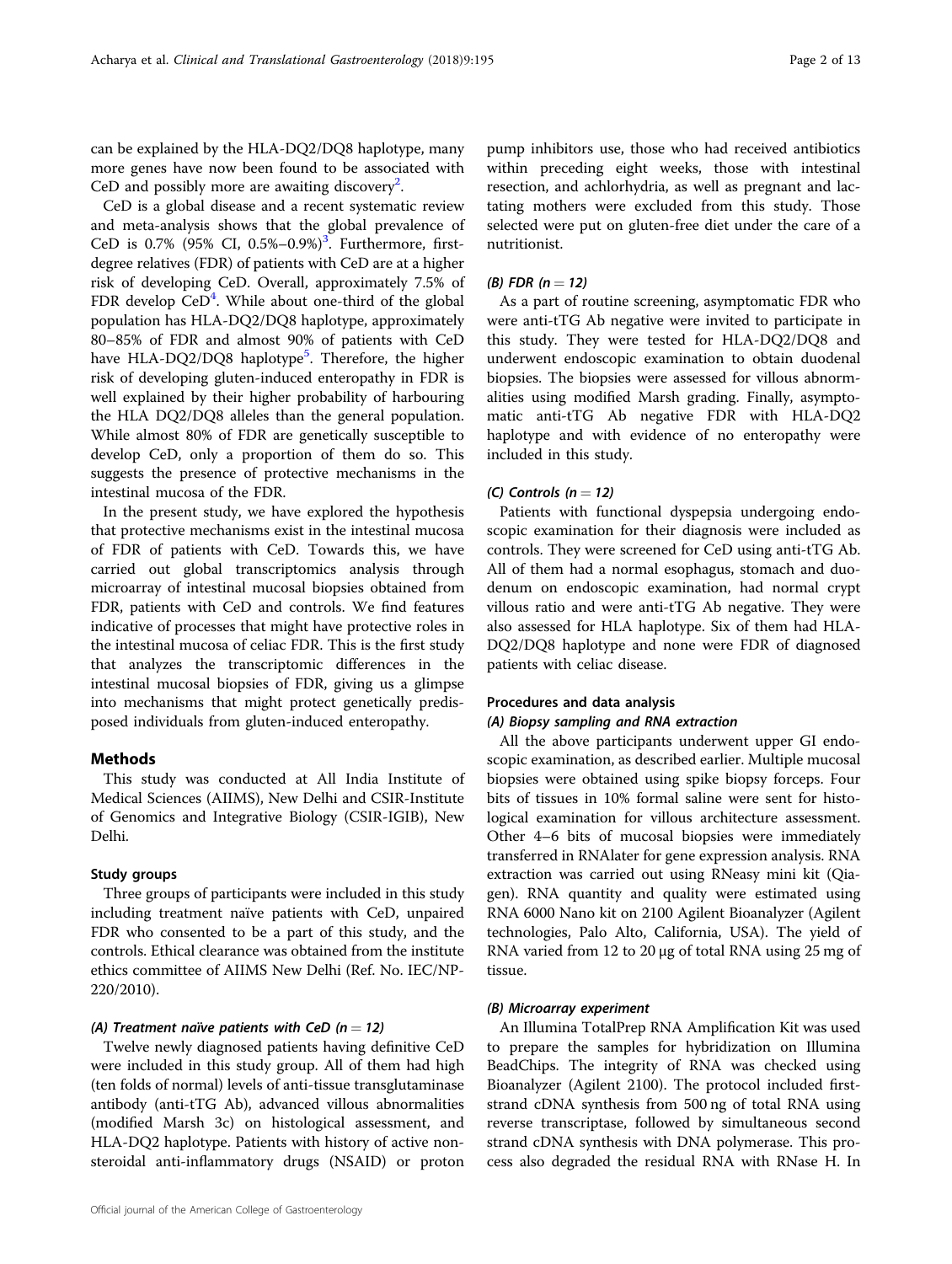vitro transcription of the purified cDNA was carried out by T7 RNA polymerase using biotinylated primers. The purified cRNA concentration was estimated using Nano-Drop spectrophotometer and then hybridized to HT-12 v4 Human Expression BeadChips (Illumina, San Diego, CA, USA) following the manufacturer's instructions. Labelled cRNA was detected by hybridization to 50-mer probes on the BeadChip. Subsequent steps included stringent washing, blocking and staining with streptavadin-Cy3. Scanning was done using Illumina iScan. Fluorescence emission by Cy3 was quantitatively detected for downstream analysis. Experiments were carried out using samples obtained from treatment naïve patients with CeD, FDR, and controls.

# (C) qPCR validation

Microarray data were validated by qPCR of selected genes in independently recruited participants in the three study groups CeD, FDR and controls. Briefly, new participants were recruited into the three study groups and duodenal biopsies were obtained from them as described above. RNA was prepared from the biopsies followed by cDNA preparation from about 2 μg of RNA from all samples, keeping the input RNA constant. This was followed by qPCR of selected target genes using human 18S rRNA as a control. SYBR Green chemistry and Bio-Rad CFX-96 well plate real-time PCR machine were used. Details of the procedure and primer sequences are included in Supplementary Methods as per MiQE guidelines.

#### (D) Differential gene expression analysis

Raw intensity signal without background correction and imputation was extracted using Illumina GenomeStudio software. Background correction was performed using lumi<sup>6</sup> package in R. In order to improve stringency of probe selection, we have only included probes with detection *p*-value  $\leq 0.05$  observed in at least six out of 12 samples per array. Probe-wise normality test was performed and parametric and non-parametric tests were carried out accordingly. One-way ANOVA test and Kruskal-Wallis rank sum test were performed to identify probes that exhibit significant differences between any of the groups. This was followed by pair wise comparisons using t-test and Mann-Whitney test to identify probes that were differentially expressed. All the subsequent analyses were carried out on gene sets that showed differential gene expression with a Bonferroni corrected  $p$ value ≤ 0.05. Gene Ontology and pathway enrichment analysis were carried out with  $clusterProfit^7$  and MsigDB<sup>8</sup> on gene sets that fulfilled an additional criteria of  $log_2$ (fold change) ≤ -1 corresponding to a fold-change of 0.5 (as down-regulated) or  $log_2(fold-change) > 1$  corresponding to fold-change of 2 (as up-regulated)<sup>9</sup>. An

additional pathways analysis using Reactome<sup>10</sup>, was carried out on all significant differentially expressed genes without a  $log_2(fold-change)$  restriction.

# (E) Gene expression pattern analysis among CeD, FDR and Controls

To understand the overall pattern of gene expression for a specific gene in the three study groups, mean expression values of a given significant probe (gene) was calculated for each group (mean expression values were represented as  $\mu_{\rm CeD}$ ,  $\mu_{\rm FDR}$  and  $\mu_{\rm control}$ ). Then the probes were segregated into four distinct groups namely,  $\mu$ <sub>(FDR)</sub> <  $\mu$ <sub>(CeD)</sub> <  $\mu_{\text{(Control)}}, \quad \mu_{\text{(CeD)}} < \mu_{\text{(Control)}} < \mu_{\text{(FDR)}}, \quad \mu_{\text{(FDR)}} < \mu_{\text{(Control)}} <$  $\mu_{(CeD)}$ , and  $\mu_{(CeD)} < \mu_{(FDR)} < \mu_{(Control)}$ . For each group, gene ontology analysis was performed using clusterProfiler.

# (F) Unsupervised and supervised analysis of differentially expressed probes

Principal component analysis was carried out to infer whether the differentially expressed genes (1751 probes x 36 samples) could form natural clusters in an unsupervised manner. Further, supervised analysis using random forests<sup>11</sup> modelling approach was also performed to identify minimal set of probes that could stratify the three study groups. To identify the minimal set, variable selection using Boruta<sup>12</sup> algorithm was performed. To reduce the computational burden, probes were binned into size of 100 and for each bin, Boruta algorithm was performed with threshold of  $p$ -value  $\leq 0.001$ . Five hundred iterations were carried out to find confirmed probes that can predict the study groups. Using confirmed 1642 probes (genes), a random forests model was built using 10,000 decision trees and importance of probes from the model was extracted. Using the top 100 probes based on their importance, the final random model was built and multi-dimensional scaling plot was generated based on dissimilarity matrix among samples obtained from the model. The prcomp function, randomForest package and Boruta package in R were used for the above analysis. All the codes used for the analysis have been submitted at <https://github.com/rintukutum/fdr-celiac-manuscript>.

# Results

#### Baseline characteristics of patients

All the participants were enrolled from the Outpatients Department of Department of Gastroenterology and Human Nutrition at AIIMS, New Delhi, India. The baseline characteristics of the study participants are listed in Table 1.

# General features of gene expression patterns in patients with CeD, FDR and controls

Differential gene expression values obtained from pairwise analysis of the three study groups clearly show the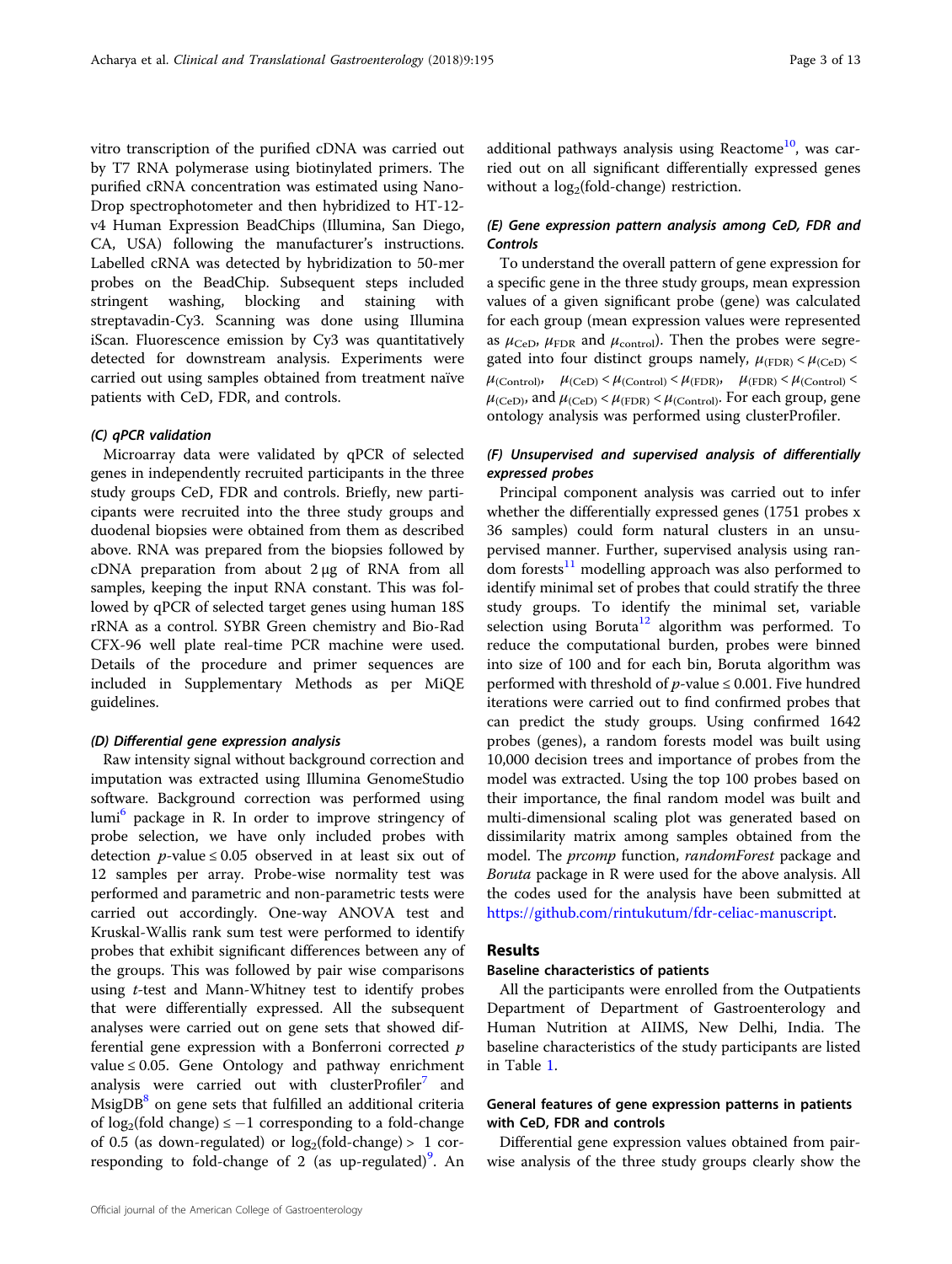presence of distinct significantly differentially expressed genes in each comparison (Fig. 1). The complete list of differentially regulated genes is present in Supplementary Table S1. In the comparison between CeD vs. FDR, 1471 probes were found to be differentially expressed of which 845 and 626 probes were upregulated and downregulated in CeD, respectively (Figs. 1, 2A). On the other hand, only 11 probes were found to be upregulated and 658 probes were downregulated in CeD in comparison to controls (Fig. 1, 2B). Similarly, in FDR vs. control, only 37 probes were upregulated and 512 probes were found to be downregulated in FDR (Fig. 1, 2C). The genes that were most significantly upregulated in FDR were RPL15P17 (encoding ribosomal protein L15 pseudogene 17), H3F3AP4 (Histone 3), LOC391334 (gamma 2 actin, enteric smooth muscle), HNRNPA1P12 (heterogeneous nuclear ribonucleoprotein A1 pseudogene) and

Table 1 Baseline characteristics of study participants

|                     | Celiac disease | <b>FDRs</b>             | Controls |
|---------------------|----------------|-------------------------|----------|
| N                   | 12             | 12                      | 12       |
| Median age (years)  | $21(17-40)$    | 33.5 (21-42) 27 (17-42) |          |
| <b>Males</b>        |                | 5                       | 10       |
| HLADQ2/DQ8 positive | -12            | 12                      | 6        |

RPS3AP44 (ribosomal protein S3a pseudogene 44) (Fig. 1). FBXO28 (F-box protein 28) and CNOT11 (CCR4- NOT transcription complex subunit 11) were found to be downregulated in the intestinal mucosa of FDR (Fig. 1). From the heatmap (Fig. 2), it is clear that the small intestinal mucosa of patients with CeD, FDR and control individuals are phenotypically distinct in terms of their global transcriptomic profiles.

Unsupervised principal component analysis based on 1751 probes (genes) clearly shows segregation of CeD (green square), FDR (red triangle) and control (blue circle) groups with 96.80% variance explained (PC1 [91.75%] and PC2 [5.58%]) (Fig. 3A). FDR (red triangles) clusters further from CeD (green squares) as compared to controls (blue circles) strengthening the premise that the small intestinal mucosa of FDR have a distinct transcriptomic profile that may have active compensatory mechanisms that operate above and beyond normal intestinal mucosal functions. Based on supervised modelling using random forests and Boruta algorithm as described in methods, we could classify individuals with 100% accuracy based on top 100 probes (genes). In addition, visual inspection with multi-dimensional plot shows that the individual samples tightly clustered within their respective study groups (Fig. 3B).

Hierarchical clustering based on gene expression values of the top 100 probes (genes) that were used for final random forests model reveal that FDR, control and CeD



Fig. 1 Differential gene expression patterns in the three study groups CeD, FDR and controls ( $n = 12$  in each) indicate distinct transcriptomic profiles. CeD/ FDR, CeD/ Control and FDR/ Control indicate pairwise comparisons for differential expression analysis. Solid red circles indicate upregulated genes, solid green circles indicate downregulated genes, solid black/grey circles indicate no differential expression and black arrows indicate the most differentially expressed genes in each pairwise comparison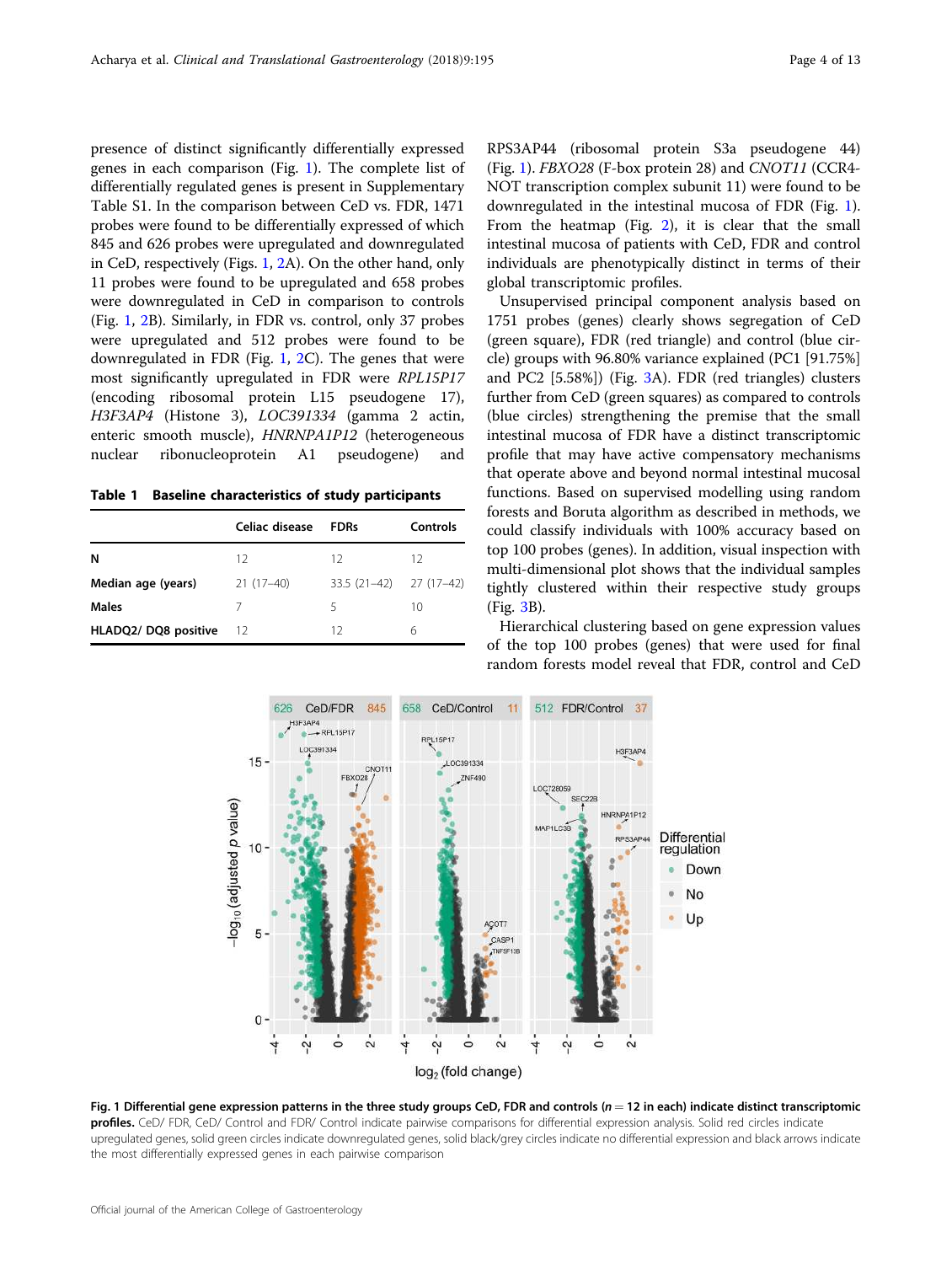

Fig. 2 Heat map of pairwise comparisons between the three study groups CeD, FDR, and controls ( $n = 12$  in each). CeD (green square), FDR (red triangle) and control (blue circle) groups have distinct gene expression patterns and hierarchical clustering groups them into distinct cohorts. There is a downregulation of most functions in the intestinal mucosa of CeD as well as FDR with respect to controls. However intestinal mucosa of FDR upregulate a specific subset of genes based on their unique functions. A. Pairwise analysis of FDR and CeD; B. Pairwise analysis of CeD and control; C. Pairwise analysis of FDR and control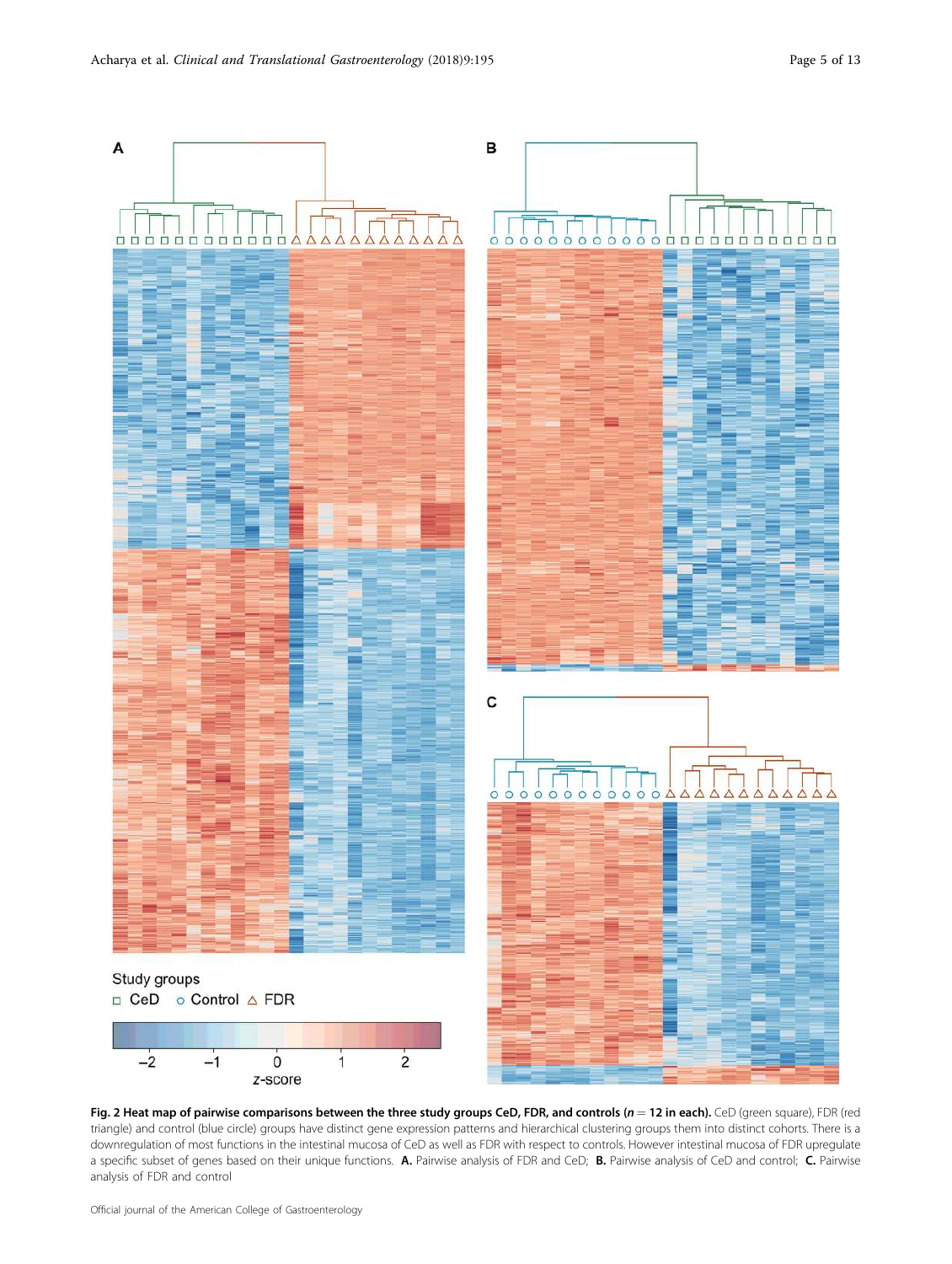

Fig. 3 Unsupervised and supervised clustering of CeD, FDR and controls show that each group forms a distinct cluster. A. Unsupervised clustering using principal component analysis based on differentially expressed genes among study groups. B. Clustering of study groups based on random forests model with top 100 genes. C. Heatmap with hierarchical clustering of study groups based on top 100 genes obtained from random forests model. {CeD (green square), FDR (red triangle) and Control (blue circle)}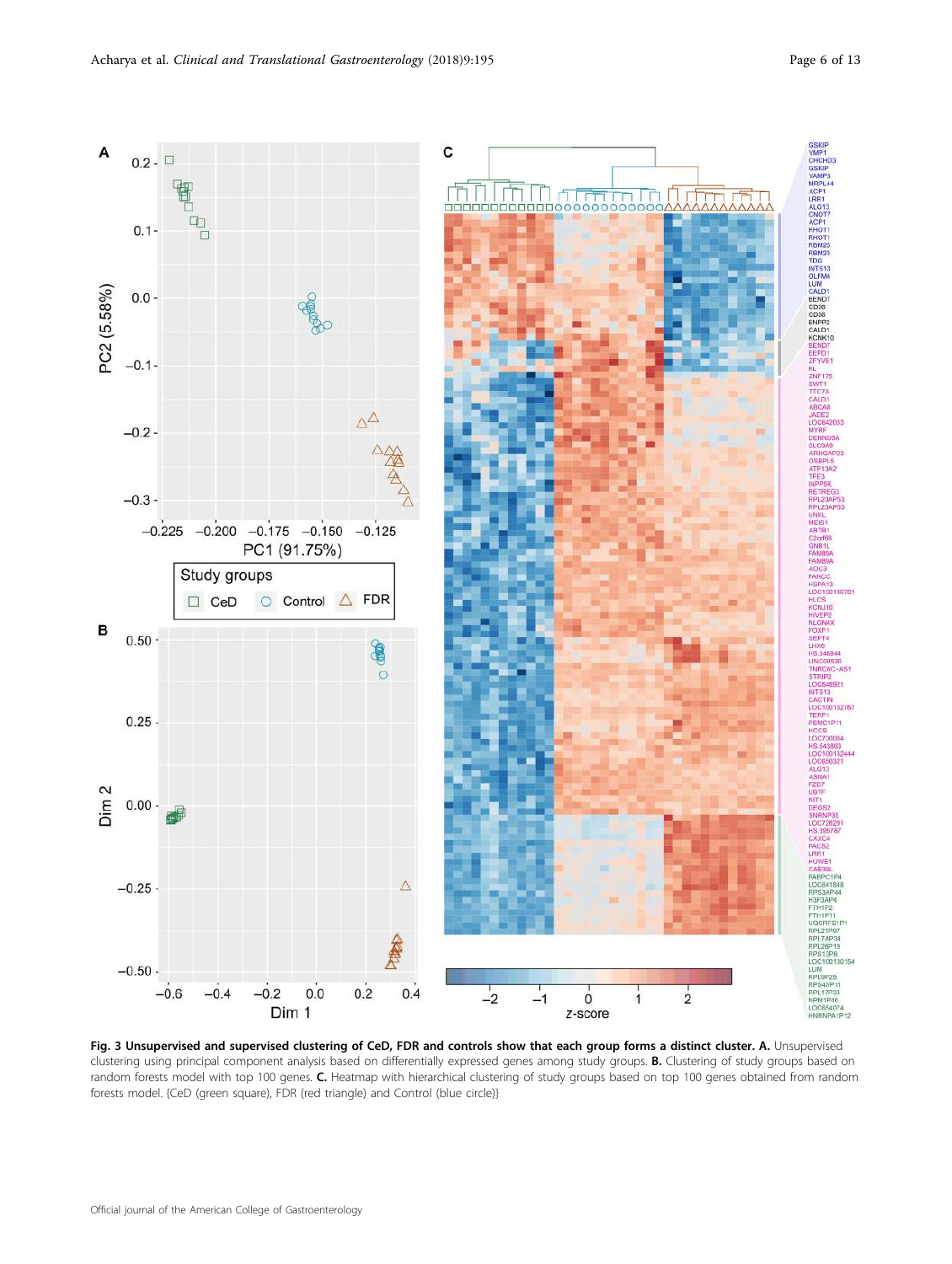intestinal mucosa cluster into three separate groups  $(Fig. 3C)$ .

A novel observation in this transcriptomic dataset was the presence of signature "pseudogene clusters" that characterize the intestinal mucosa of FDR and CeD individuals (Fig. 4). About 18% (315/1751) of the differentially expressed genes were found to be pseudogenes (Supplementary Table S2). FDR intestinal mucosa was found to be associated strongly with a cluster of pseudogenes that were specifically differentially expressed in the other two study groups of CeD and controls (Fig. 4, clusters A and D, Supplementary Figure 1A). Similarly, a specific cluster of pseudogenes was found to be associated with only CeD intestinal mucosa and was differentially expressed in FDR and Controls (Fig. 4, cluster C; Supplementary Figure 1C), whereas another different subgroup of the pseudogene cluster has a more heterogeneous expression profile across the three groups (Fig. 4, cluster B; Supplementary Figure 1B). The subgroup of pseudogenes that was found to be strongly upregulated in FDR, consisted mainly of ribosomal pseudogenes (RPS4XP11, RPS4XP13, RPL9P25, RPS3AP44, RPS3AP13), ferritin pseudogenes (FTH1P3, FTH1P20, FTH1P16, FTH1P11, FTH1P2, FTH1P8, FTH1P12), nucleophosmin pseudogenes (NPM1P42 and NPM1P46) and a few others that may be involved in the regulation of translation, cell proliferation or cell death (CTBP2P4, UQCRFS1P1, TPT1P9, GSTTP2, EEF1A1P1, ANXA2P1, PABPC1P4) (Fig. 4, cluster D).

#### Validation of microarray results by qPCR

Validation of the microarray results was carried out by qPCR analysis of duodenal biopsies obtained from consenting freshly recruited participants in the four study groups CeD ( $n = 8$ ), anti-tTG negative FDR ( $n = 10$ ), antitTG positive FDR ( $n = 2$ ) and disease controls (DC) ( $n =$ 6). Therefore the validation cohort consisted of an independent group unrelated to the microarray cohort. A set of six genes was selected for validation by qPCR, namely ADD3 (Adducin3), AGPAT5 (1-Acylglycerol-3-Phosphate O-Acyltransferase 5) RSPRY1 (Ring Finger And SPRY Domain Containing 1), TOM1L1 (Target Of Myb1 Like 1 Membrane Trafficking Protein), SLC35F5 (Solute Carrier Family 35 Member F5) and FTH (Ferritin Heavy Chain 1 pseudogenes). The primers of FTH were designed to amplify transcripts of FTH pseudogenes, irrespective of type in order to quantify the total transcript levels of FTH pseudogenes in the FDR intestinal mucosa. The other five genes were downregulated in FDR and upregulated in both CeD and controls by microarray (Supplementary Table S1). The fold change  $(2^{-\Delta CT})$  with standard deviation was calculated (Supplementary Table S3; Fig. 5). The overall gene expression patterns across the study groups in the qPCR validation were found to be similar to that in the microarray experiment. In fact, most genes downregulated in the microarray dataset were almost undetectable by qPCR in majority of the samples in the FDR group, whereas reference genes could be detected at comparable levels. Interestingly, two of the samples from the FDR group consistently showed upregulation of all the above genes resembling the gene expression pattern in CeD intestinal mucosa rather than the FDR intestinal mucosa. Upon further analysis, both were found to be anti-tTg Ab positive and segregated into a separate group designated as "anti-tTG positive FDR" and remaining samples were designated as "anti-tTG negative FDR" (Fig. 5).

# Differentially expressed pathways associated with the intestinal mucosa of FDR, CeD and controls

In order to determine the identity of differentially regulated genes that were 'consistently' upregulated (or downregulated) in FDR, the intersection between the genes upregulated (or downregulated) in FDR vs. control and FDR vs. CeD were considered for further analysis. Similarly, for the genes that are consistently upregulated (or downregulated) in patients with CeD, the intersection between the genes upregulated (or downregulated) in CeD vs. control and CeD vs. FDR were considered for further analysis (Supplementary Figure 2, Supplementary Table 4). This ensures that the genes analyzed are those that are consistently differentially expressed in FDR irrespective of the reference used. All the 37 genes, that were upregulated in FDR in comparison to control, were upregulated in FDR in comparison to CeD also; whereas 372 genes were found to be downregulated in FDR. (Supplementary Figure S2). In the intestinal mucosal biopsies of patients with CeD, 7 genes were upregulated (HLA-DRB4, STAT1, TFRC, TGM2, TNFSF13B and ACOT7) and 497 genes were found to be downregulated in the intersection set of CeD vs. FDR and CeD vs. controls (Supplementary Figure 2C, D).

# (A) "Upregulated genes in the small intestinal mucosa of FDR"

Analysis of molecular function (MF) suggests that overall, the small intestinal mucosa of FDR control several pathways such as the normal metabolic functions of the enterocyte by transcriptional suppression and upregulate only a small number of pathways (Supplementary Table 5A). FDR intestinal mucosa appears to have upregulation of signatures of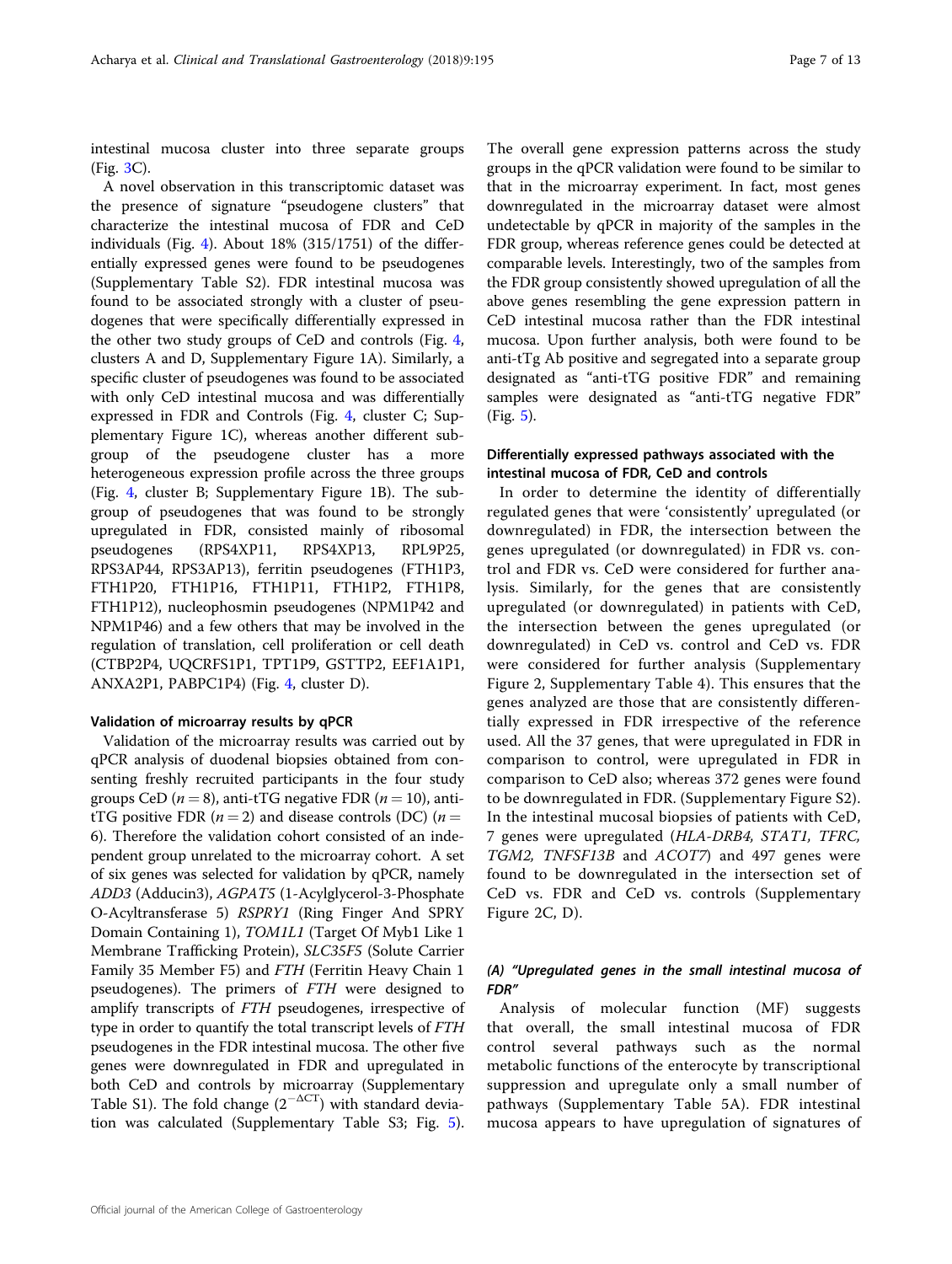

Fig. 4 Distinct pseudogene clusters define CeD, FDR and controls. A. Pseudogene cluster that is down regulated in FDR but upregulated in CeD and controls. **B.** Pseudogene cluster that is downregulated in FDR, upregulated in controls but has mixed outcomes in CeD. C. Pseudogene cluster that is upregulated in FDR and controls but downregulated in CeD. D. Pseudogene cluster that is upregulated in FDR. There is a subset of pseudogenes within this cluster whose upregulation is strongly associated with FDR alone (inset). {CeD (green square), FDR (red triangle) and control (blue circle)}

brush border epithelial components, as expected (Supplementary Table S5A) and transcription factors Yin Yang 1 (YY1), Kruppel-Like Factor 5 (KLF5) and  $NF$ - $\kappa\beta$ pathway components (Bonferroni  $p$  value < 0.05; Supplementary Table S6).

# (B) "Downregulated genes in the small intestinal mucosa of FDR"

The 497 genes downregulated in FDR intestinal mucosa were subjected to pathways analysis by MSigDB and Reactome. MSigDB analysis for presence of hallmark gene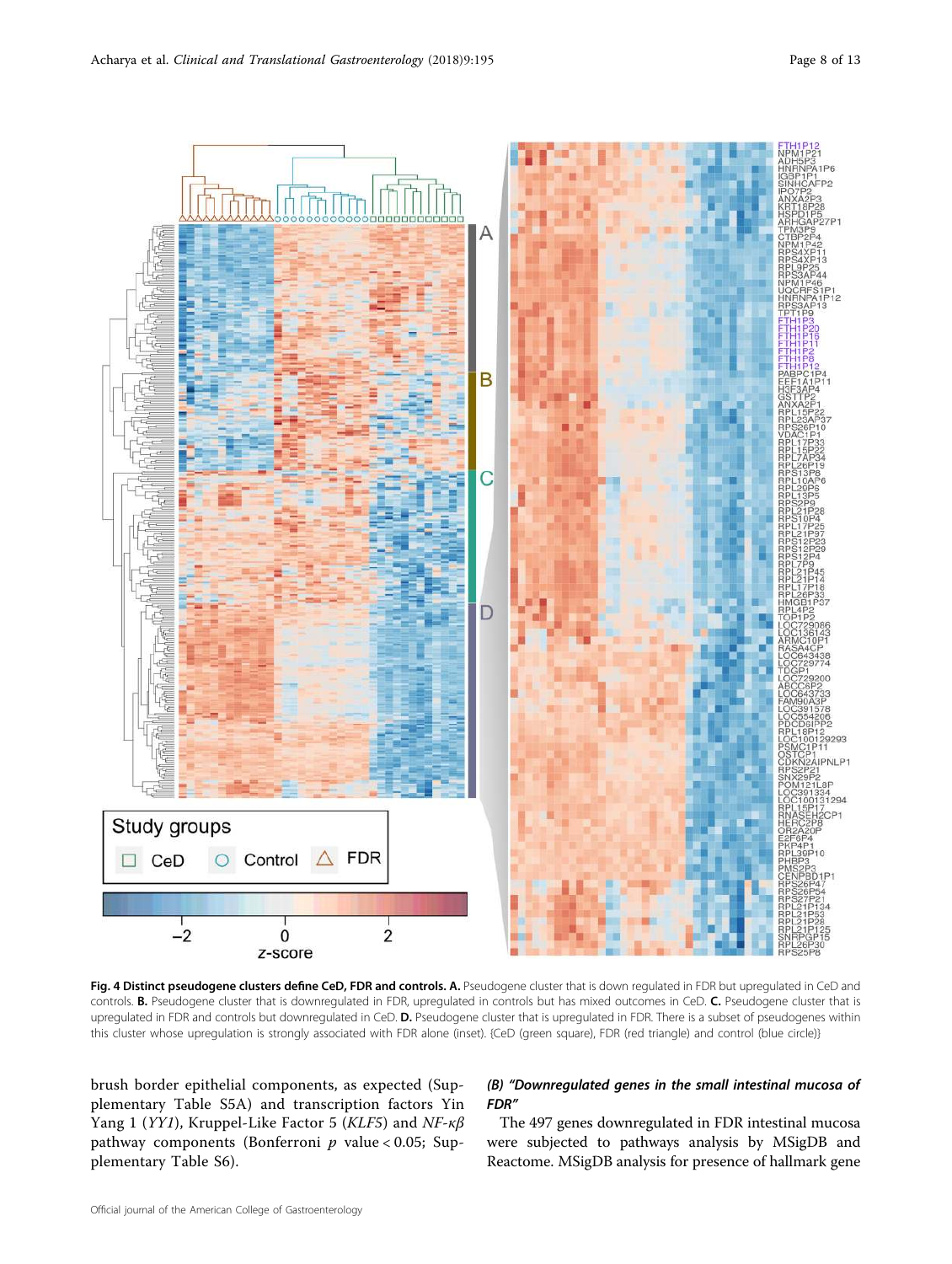

Fig. 5 Validation of microarray data by qPCR for selected genes. In the bar graph above, the fold change  $(2^{-\Delta C})$  with standard deviation is shown for six different genes in the four study groups CeD ( $n = 8$ ), anti-tTG negative FDR ( $n = 10$ ), DC ( $n = 6$ ), anti-tTG positive FDR ( $n = 2$ ). The genes are **A.** *ADD3* (Adducin3), B. *AGPAT5* (1-Acylglycerol-3-Phosphate O-Acyltransferase 5), C. *RSPRY1* (Ring Finger And SPRY Domain Containing 1), D. *TOM1L1*(Target Of Myb1 Like 1 Membrane Trafficking Protein), E. *SLC35F5* (Solute Carrier Family 35 Member F5) and F. *FTH* (Ferritin Heavy Chain 1; amplification of region common to all FTH pseudogenes)

signatures suggested the dowregulation of transcriptomic signatures of glycolysis, oxidative phosphorylation, fatty acid metabolism, adipogenesis and heme metabolism in the FDR intestinal mucosa (Supplementary Table S5B). Gene expression analysis revealed transcriptional suppression of genes involved in the mTOR C1 pathway and targets of c myc (Supplementary Table S5B). Reactome analysis suggested the upregulation of the β-catenin signalling pathway, which is central to the maintenance of intestinal homeostasis, since the pathway for phosphorylation of β-catenin, which leads to β-catenin degradation, was found to be downregulated in FDR intestinal mucosa (Supplementary Table S5C, yellow highlight) $13$ . Reactome analysis also revealed that the other strongly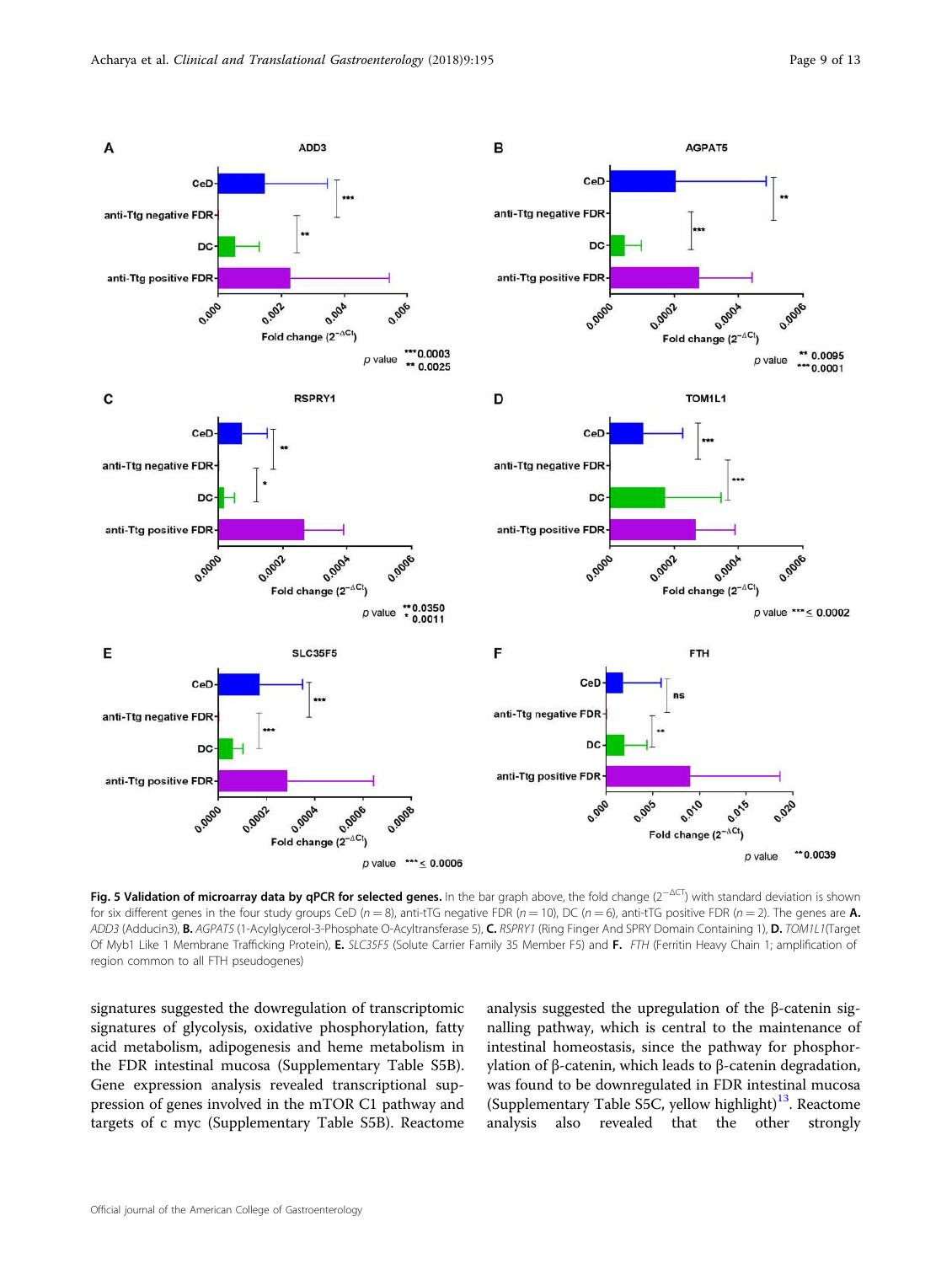

Fig. 6 Biological processes enrichment based on pattern analysis shows that distinct processes are functional in CeD, FDR and controls. The top 20 biological processes enriched in each comparison are shown in each panel. The first quadrant ( $\mu_{FDR}$  <  $\mu_{CeD}$  <  $\mu_{Contro}$ ) represents the biological processes enriched for genes whose mean expression is minimum in FDR and maximum in Controls. The second quadrant represents  $\mu_{\text{FDR}} < \mu_{\text{control}} <$  $\mu_{\text{CeD}}$  for processes that are minimum in FDR and maximum in CeD. The third quadrant represents  $\mu_{\text{CeD}} < \mu_{\text{FDR}} < \mu_{\text{Control}}$  for processes that are minimum in CeD and maximum in Controls; and the fourth quadrant represents  $\mu_{CeD} < \mu_{Control} < \mu_{FDR}$  for processes that are minimum in CeD and maximum in FDR

downregulated processes in FDR included cross presentation of soluble exogenous antigen;  $(p = 0.007)$ , and antigen presentation by MHC class I and II molecules  $(p = 0.007549$  and 0.0108, respectively) (Supplementary Table S5C, yellow highlight).

The pattern analysis performed (methods; Fig. 3, Supplementary Table S7A) revealed that several key biological processes, particularly metabolic pathways, were downregulated in FDR mucosa as compared to both CeD and

controls  $(\mu_{\text{FDR}} < \mu_{\text{control}} < \mu_{\text{CeD}}; \quad \mu_{\text{FDR}} < \mu_{\text{CoD}} < \mu_{\text{control}};$  $\mu_{\rm CeD}$  <  $\mu_{\rm FDR}$  <  $\mu_{\rm control}$ ; Fig. 6, Supplementary Figures S4A and S4B). The GO biological process analysis indicated that the process of digestion was downregulated in both CeD and FDR intestinal mucosa, suggesting that some processes were similarly affected in both CeD and FDR, an indication of underlying cellular dysfunction in FDR (Fig. 6;  $\mu_{\rm FDR}$  <  $\mu_{\rm CeD}$  <  $\mu_{\rm Control}$ ; Supplementary Table S7B). The process of "ER response to stress" appeared to be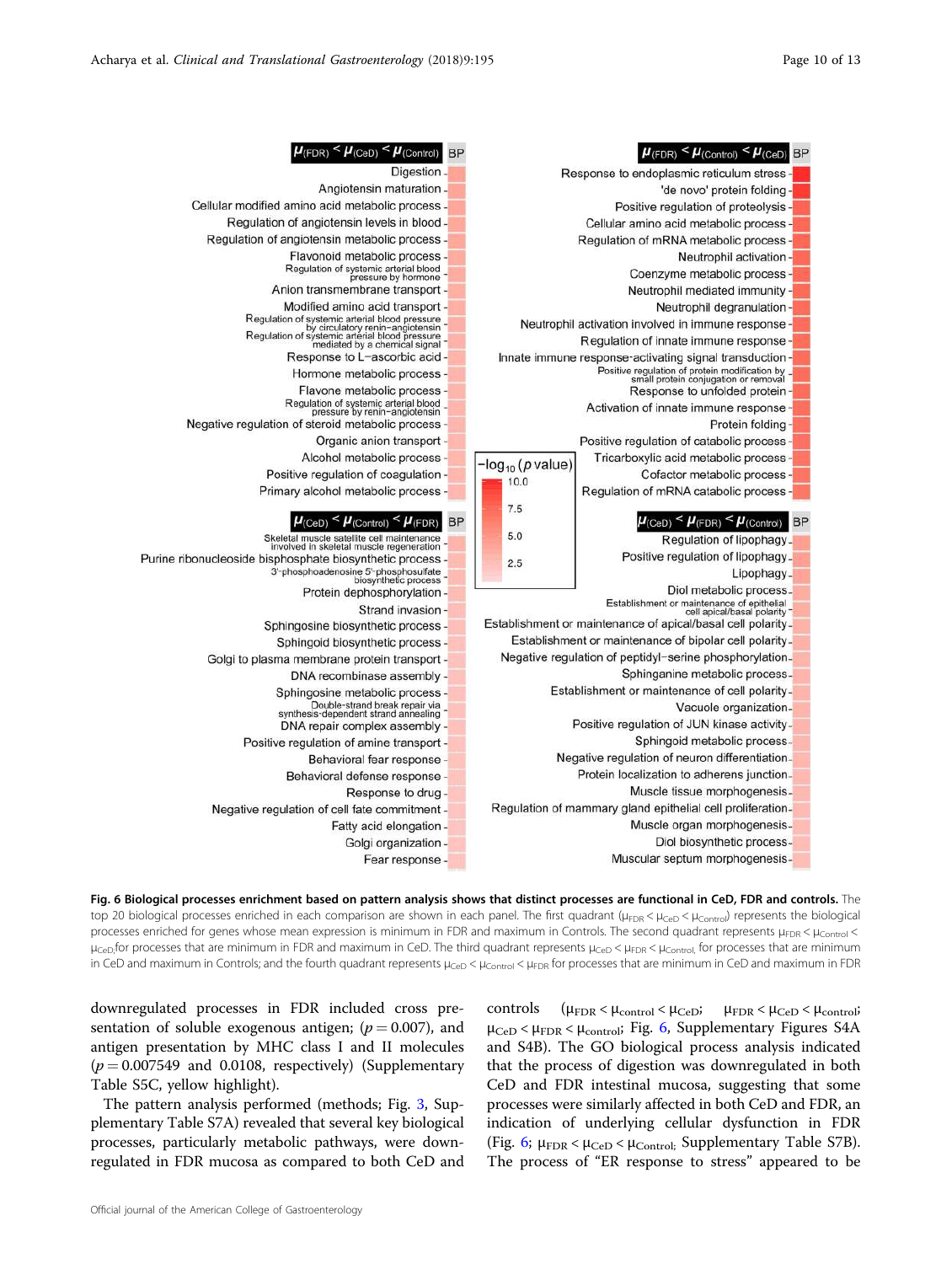higher in CeD individuals as compared with FDR and controls (Fig. 6;  $\mu_{\text{FDR}} < \mu_{\text{Control}} < \mu_{\text{CeD}}$ ; Supplementary Table S7B).

# **Discussion**

The primary consequence of gluten-induced inflammation in CeD is enteropathy, which leads to all its complications. The FDR of patients with CeD harbour the predisposing HLA-DQ2/DQ8 haplotype. While a proportion, approximately 7.5%, of FDR develop CeD, several FDR do not develop enteropathy despite having high genetic as well as environmental susceptibility for CeD. Therefore, we hypothesized the existence of protective mechanisms that may actively prevent enteropathy in FDR of patients with CeD. In order to understand the molecular phenotype of the small intestinal mucosa of FDR, we have analyzed the transcriptomic differences in the intestinal mucosa of FDR and patients with CeD and controls. Although several studies have analyzed the gene expression profiles in the intestinal mucosa of patients with CeD, this is the first study that examines the intestinal mucosal transcriptome of FDR.

The transcriptomic differences observed between the different study groups were found to be significant as judged by Bonferroni corrected  $p$  values and stringent fold change criteria i.e., the differences were consistent across the samples analyzed in the three study groups.

The crypt-villous axis is characterized by its tight regulation of signalling pathways and cellular processes. Our transcriptomic analysis suggests that the regulation of the crypt-villous homeostasis is the key feature that distinguishes the intestinal mucosa of FDR from CeD and control groups. Almost all the analyses performed on differentially expressed genes in FDR intestinal mucosa were found to converge at supporting robust villous growth, and the appropriate maintenance of intestinal stem cells, paneth cells and goblet cells within the crypt.

An analysis of transcription factors uncovered the upregulation of three transcription factors in the small intestinal mucosa of FDR that may have relevance in the homeostasis of the crypt-villous axis. Transcription factors such as Yin Yang 1 (YY1), Kruppel-Like Factor 5 (KLF5) and  $NF$ - $\kappa\beta$  pathway components were found to be differentially expressed in FDR. Interestingly, two of these, YY1 and KLF5 are well known markers of the intestinal epithelium, and are essential for maintenance of the  $\frac{1}{2}$  crypt-villous architecture and intestinal barrier function $14$ . YY1 has been shown to be important for the self-renewal of intestinal stem cells and inhibition of YY1 causes hyper-proliferation of crypt cells without intestinal stem cell<sup>15</sup>. KLF5 carries out the essential role of maintaining epithelial cell proliferation, differentiation and positioning along the crypt-villous axis. The upregulation of two Kruppel-Like factors, YY1 and KLF5 in the small intestinal

mucosa of FDR might play a significant role in the maintenance of the crypt-villous axis in spite of low levels of enterocyte damage that might be continuing in the background. In addition, Reactome analysis shows that pathways involved in  $NF$ - $\kappa\beta$  activation are downregulated in FDR and the inhibitory subunit  $I\kappa\beta$  is elevated in FDR, suggesting regulation of  $NF-\kappa\beta$  levels within the intestinal mucosa. Interestingly,  $NF-\kappa\beta$  has been demonstrated to be downstream to YY1 and also has a crucial role in the maintenance of tissue homeostasis particularly at the epithelial surfaces in addition to controlling inflammation at the small intestinal mucosa<sup>15,16</sup>. NF- $\kappa\beta$  is required to be present at an appropriate level, and needs to be activated to an appropriate degree for the maintenance of epithelial surfaces, including the intestinal enterocytes $^{17}$ . Activation beyond this threshold range of  $NF-\kappa\beta$  activation may lead to various inflammatory diseases at epithelial interfaces, as demonstrated in the pathogenesis of psoriasis and inflammatory bowel disease. Therefore, in the intestinal mucosa of FDR, regulation of the levels of  $NF-\kappa\beta$  might be a strategy involved in cellular regulation of the intestinal enterocytes. It is important to note however that  $N_F - \kappa \beta$ signalling is modulated extensively by phosphorylation which is a post translational modification and therefore, regulation of the  $NF$ - $\kappa\beta$  pathways may occur at multiple levels- transcriptional as well as post-transcriptional.

At the molecular level the *mTOR* (mechanistic target of rapamycin) pathway, which has been shown to be central to the maintenance of the crypt-villous axis, is regulated in FDR in a way that promotes the formation of villi. The  $mTOR$  C1 and  $c$  myc- APC pathways have been shown to be essential in regulation of the crypt-villous architecture<sup>18,19</sup>. These studies also show that the *mTOR C1* pathway is progressively downregulated from the crypt to the villous and that this may be involved in regulating epithelial cell renewal along the crypt-villous axis. The disruption of genes involved in the  $mTOR$  pathway has been shown to improve cellular proliferation in crypts and to enhance villous growth<sup>19</sup>. Therefore, the regulation of the  $mTOR$   $CI$  pathway may be central to the maintenance of the crypt-villous architecture in the intestinal mucosa of FDR. Similarly, a decrease in c-myc mediated pathways has been observed to coincide with the maturation process along the villous in gene expression studies along the crypt villous<sup>20</sup>. Regulation of these pathways therefore suggests an emphasis in maintaining the villous structure in the intestinal mucosa of FDR, as compared to the intestinal mucosa of CeD where villi are subjected to immune mediated enteropathy.

Transforming growth factor  $β$  (*TGF-β*), along with *Wnt*, Notch, Hippo and Hedgehog signalling pathways, implicated in the regulation of the crypt-villous architecture, have been reported to be under tight regulation in the small intestinal mucosa of the FDR<sup>21</sup>. In fact, high  $TGF- $\beta$$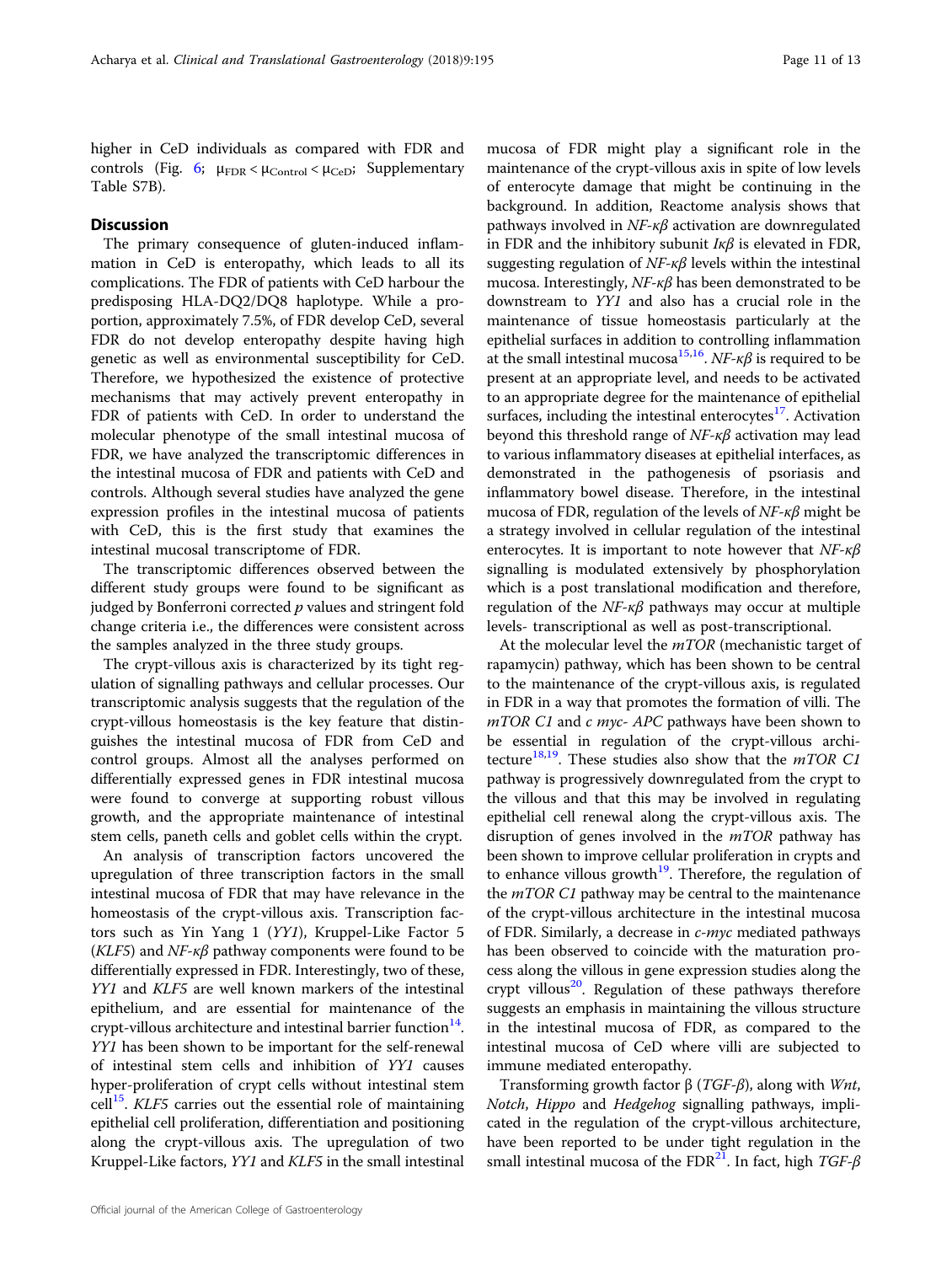expression is a marker for differentiated enterocytes<sup>22</sup>. Activation of TGF-β mediated pathways have been shown to aid in β-catenin mediated enterocyte proliferation and is associated with mucosal recovery from injury in rats $^{23}$ . Therefore, a down regulation of  $TGF-\beta$  in the intestinal mucosa of FDR, as seen in this study, suggests regulation at the level of the  $TGF$ - $\beta$  pathway and a tight control of rapid but uncontrolled enterocyte proliferation. The transcriptomic profile of FDR suggests regulation around the  $\beta$ -catenin pathway, maintaining a balance between activation and suppression. Complete disruption of the Wnt/  $\beta$ -catenin signalling pathway has been shown to cause terminal differentiation of intestinal stem cells into enterocytes. An incomplete suppression of the pathway, such as observed in the small intestinal mucosa of the FDR in the present study, might promote enterocyte differentiation of the intestinal stem cells (iSc) while still allowing maintenance of iSc population in the intestinal crypts.

Along with this intricate regulation of cellular proliferation and differentiation along the crypt-villous axis, the genes that are related to normal enterocyte metabolic functions were found to be suppressed in intestinal mucosa of FDR. This suggests that the FDR small intestinal mucosa, although apparently normal in terms of its appearance and crypt-villous ratio in histopathological analysis, is in a functionally compromised state when compared to the small intestinal mucosa of the control group. Reactome analysis revealed that immunerelated functions such as antigen presentation, and activation of immune responses were downregulated in the intestinal mucosa of FDR. Therefore, the small intestinal mucosa of FDR seems to be characterized by mechanisms that actively preserve the crypt-villous axis and suppress immune responses.

A novel finding in the present study is the differential expression of "pseudogene clusters" associated with the different study groups. A large subset of pseudogenes was downregulated in FDR while the same subset was upregulated in both CeD and controls. Similarly, a distinct subset of pseudogenes was highly upregulated in FDR, giving them a distinct pseudogene signature. This suggests an important role for post transcriptional regulation mechanisms in the homeostasis of the small intestinal mucosa, particularly in the physiology of patients with CeD and their FDR. Recent research shows that a few human pseudogenes transcribe protein products and amongst the majority that do not, several regulate transcription and translation of target genes<sup> $24$ </sup>. In the present study, ribosomal and ferritin pseudogenes, along with others that may have regulatory roles in cell proliferation and death, were found to be highly upregulated in the intestinal mucosa of FDR. Ribosomal pseudogene expression has been shown to be quite abundant in various tissues and they constitute about 20% of all human processed pseudogenes<sup>25</sup>. Among the ferritin pseudogenes, FTH1P3 has been shown to be transcriptionally active in several different cell types and tissues<sup>26</sup>. FTH1P3 is a low copy number transcript in comparison to the parent gene encoding for Ferritin Heavy Chain (FHC) and the regulation of FTH1P3 and FHC transcription appear to be independent of each other, suggesting that upregulation of FTH1P3 might have a ferritin-independent regulatory role in tissues. In the colon carcinoma Caco-2 cell line, which spontaneously differentiate into enterocyte-like cells in culture, FTH1P3 levels have been shown to increase threefold in fully differentiated enterocyte-like cells as compared to undifferentiated cells implying that FTH1P3 might be a marker for enterocyte differentiation<sup>27</sup>.

The significance of these pathways in maintaining intestinal homeostasis requires further experimental validation. However, this study provides an essential first glimpse into the different processes that interact within the intestinal mucosa to maintain structure and function of the crypt-villous axis, in spite of genetic predisposition and presence of environmental triggers for immunemediated cellular damage. A limitation of our study is the absence of matched CeD-FDR pairs which would have minimized host variability in the study. The limitation is due to the inclusion of only those participants who provided informed consent to be a part of the study. However, an advantage of the above approach is the random inclusion of CeD and unmatched FDR from the general population, thereby minimizing any bias.

In conclusion, our study suggests that the intestinal mucosa of FDR consist of a unique molecular phenotype that is distinct from CeD patients and controls. The transcriptomic landscape of FDR promotes maintenance of crypt-villous axis, as well as modulation of immune responses while suppressing other pathways that are functional in normal intestinal mucosa as represented by the control group. These differences clearly show the existence of compensatory mechanisms that may protect FDR from developing enteropathy.

# Study Highlights

#### What is current knowledge?

- Celiac disease (CeD) has genetic associations with both- HLA and non-HLA genes.
- About 7.5% of first-degree relatives of patients with celiac disease (FDR) are at a higher risk of developing the disease; many however, are protected from developing the enteropathy related to celiac disease